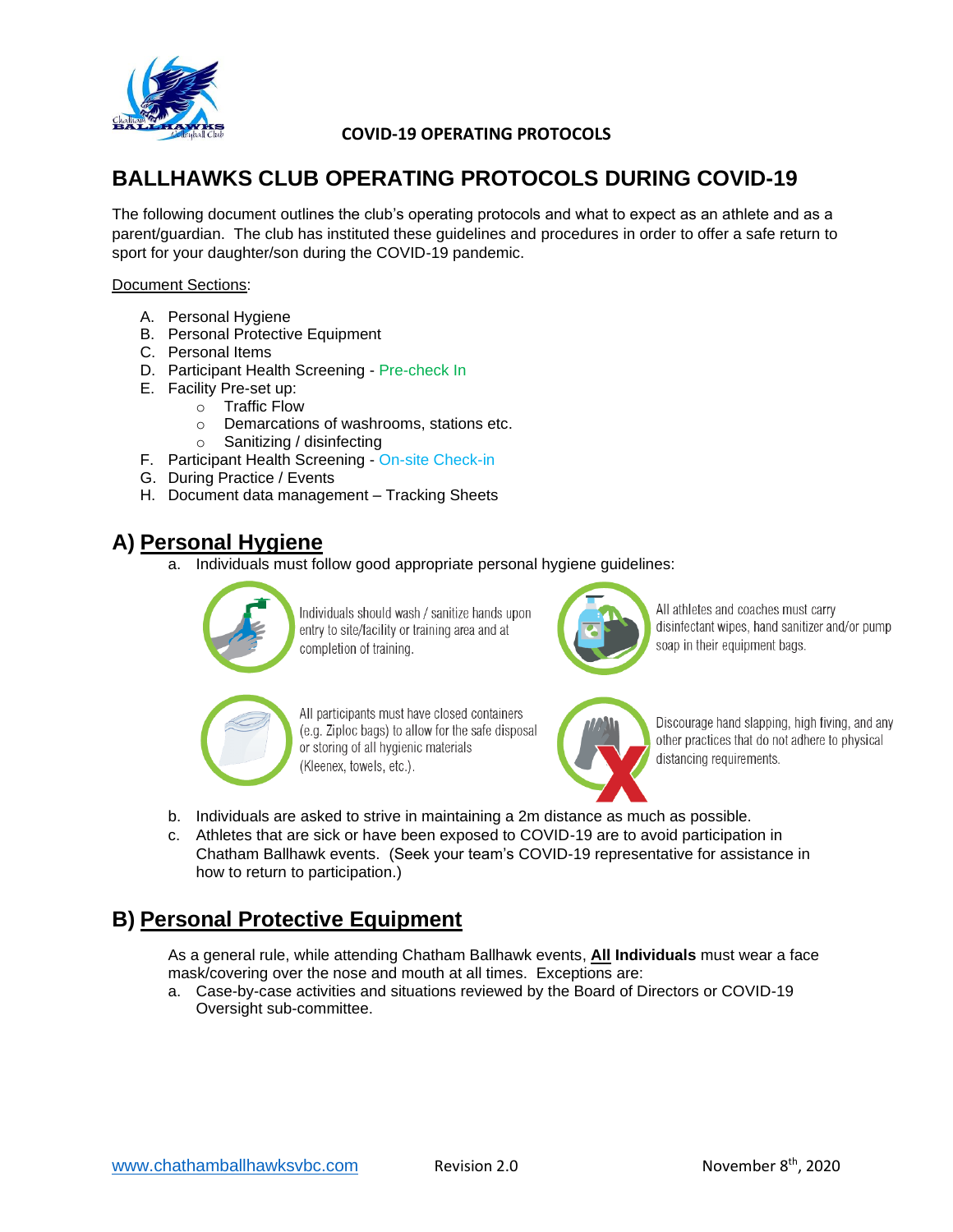

# **C) Personal Items**

- a. Personal Items should be minimized as much as possible.
- b. Athletes should be as dressed as much as possible (recognizing indoor shoes may not be practical to wear outside, for example) but all should be aware that change facilities will not be available.
- c. All participants should consider bringing enough water to avoid having to touch a tap or water fountain handle while at the venue or in cases where water filling stations may not be available.
- d. Only water is permitted for all participants within the facility. Participants referring to athletes, coaches, covid-coordinators, and covid-monitor volunteers.
- e. No sharing of items is permitted.
- f. Bringing food to practice is not recommended. If snacks are needed for health reasons, please keep them in an individual's Ziploc bag. This refers to all participants.
- g. Athletes must have their own closed containers (i.e. Ziploc bag) for disposing of used personal items such as tissues. These must be disposed of at home.
	- Note: Along with plenty of water, as part of the personal items to bring, athletes should consider bringing extra masks, hand sanitizer, and disinfectant wipes for washing protocols.

Note 2: In an effort to minimize the number of participants in a facility, only athletes, coaches, and the cohort covid coordinator or designated volunteer will be entering the facility. Parents/guardians will not be allowed entry. For drop-off and pick-up of athletes, parent/guardians are asked to follow physical distancing measures.

### **D) Coordinators / Volunteers**

- a. Teams have been designated into cohorts. Each cohort has been assigned at least one COVID Coordinator and these group of coordinators are members of the COVID Oversight Committee. [Please refer to the Ballhawks Covid-19 Response Plan document.]
- b. Each COVID Coordinator has been tasked with finding volunteers to assist with applying the protocols at events to ensure we have a safe, healthy and productive event that is acceptable to all stakeholders.
- c. Volunteers, like the other Ballhawks Organization personnel, have to complete the OVA waiver and receive training before participating.
- d. Coordinators are responsible to create and set and maintain a schedule of volunteers for each of their respective cohorts.
- e. Volunteers are to work with their coordinators to apply the protocols, ask questions, and provide feedback and report concerns or non-compliance.
- f. Coaches are to work together as a team to ensure a smooth operating environment.

# **E) Participant Health Screening - Pre-check In**

- a. Prior to coming to the facility, participants will be required to complete the on-line prescreening and submit thru the Ballhawks weblink. (*more info/link to come)*.
- b. This must be completed between 2 & 8 hours before each event and confirmed by the club as notification will be immediate. This is necessary to be both current and allow time for team leaders and the club to process.
- c. If you have not completed the pre-check in online, you may do so at the event, but after other participants have signed in. Please stay outside and social distance. Make yourself visible to the volunteer, and then they can screen you away from others (likely outside) and have you sign in when they have the opportunity.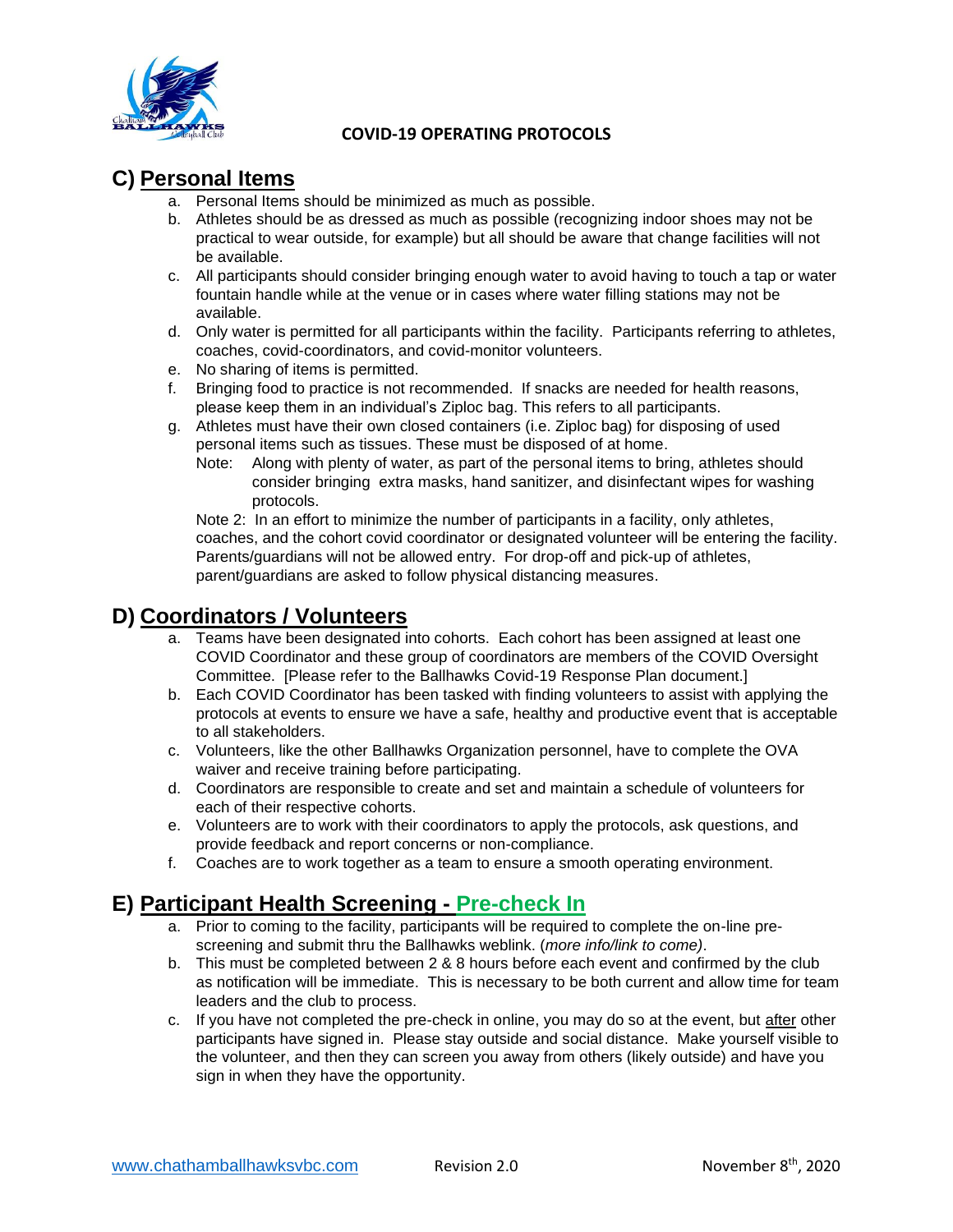

# **F) Facility Site Coordination and Pre-Setup**

Prior to any session and allowance of any admittance of athletes, the COVID cohort volunteer are to ensure the facility is prepared for activities:

- 1. Traffic Flow Demarcation In/Out posted signs for doors.
- 2. Signage for washrooms and first aid area that will be used in the event a player needs to be isolated.
- 3. Preventing access to locker/change rooms (based on government protocols) except in case that the washroom/first aid access is located in the locker/change room facility. (Ballhawks will endeavor to ensure that this is not required and guide traffic to a different washroom)
- 4. Sanitization for athletes and coaches a station to be set-up just inside the entrance to facility. If there is the ability to have a separate exit door, a second sanitization station set-up upon leaving the facility.
- 5. Sanitization (or wiping down) for high touch areas such as exit/entry doors, washroom(s), equipment room doors/surfaces that may be contacted during retrieval and return by athletes.
- 6. Coaches will ensure balls, ball cart & other equipment brought in is disinfected upon arrival.
- 7. Sanitization of School Equipment any facility the club utilizes cannot guarantee that volleyball nets, poles, antennae, protectors or benches are sanitized. Therefore both before and after any setting up, adjusting or taking down of this equipment participants involved must sanitize. This helps address transmission to or from the equipment.
- 8. Social Distancing off Court 2 metre "virtual lockers" for number of players are demarked in the facility. Use of the cones / discs (visual cues) is required. If applicable, as many doors propped open to minimize contact points as athletes enter.
- 9. Check-in Administration Cohort coordinator/volunteer to have check-in desk/table set-up and able to administer health screening check-in and document on the tracking sheet.
- 10. Access Permission Check (if applicable/requested) with facility rep, if present, that all is prepared before starting to allow athletes to enter the facility.
- 11. Special Facility Notes:
	- a. Chatham Christian School
		- i. Maintains a Custodian for the club's events and the front door will be unlocked before and after.
		- ii. An emergency/health room is located to the north of the main entrance for isolating participants that may become unwell during a session.
		- iii. The emergency/health room is where the club's table, PPE, consumables and First Aid Kit are stored between events.
		- iv. There is a water filling station in the hall to the north of the main entrance that can be used if necessary. Participants are not allowed beyond this point.
		- v. Entrance is set up through one set of doors and exit through another for minimizing contact overlap.
		- vi. The custodian maintains spray bottles of cleaner for sanitizing the balls, bleachers etc. (much appreciated!) At the end of practices, the Custodian will clean rags and replenish. Please leave in a neat condition. The rest of the supplies are in the club's kits.
		- vii. Equipment Room located in the south east corner of the gym, laminated pictures are located inside on the wall for how the school expects equipment to be stored. All participants are to minimize contacting any other equipment/items as much as possible.
		- viii. Washroom Access ONLY the two located between the main front entrance and the gym.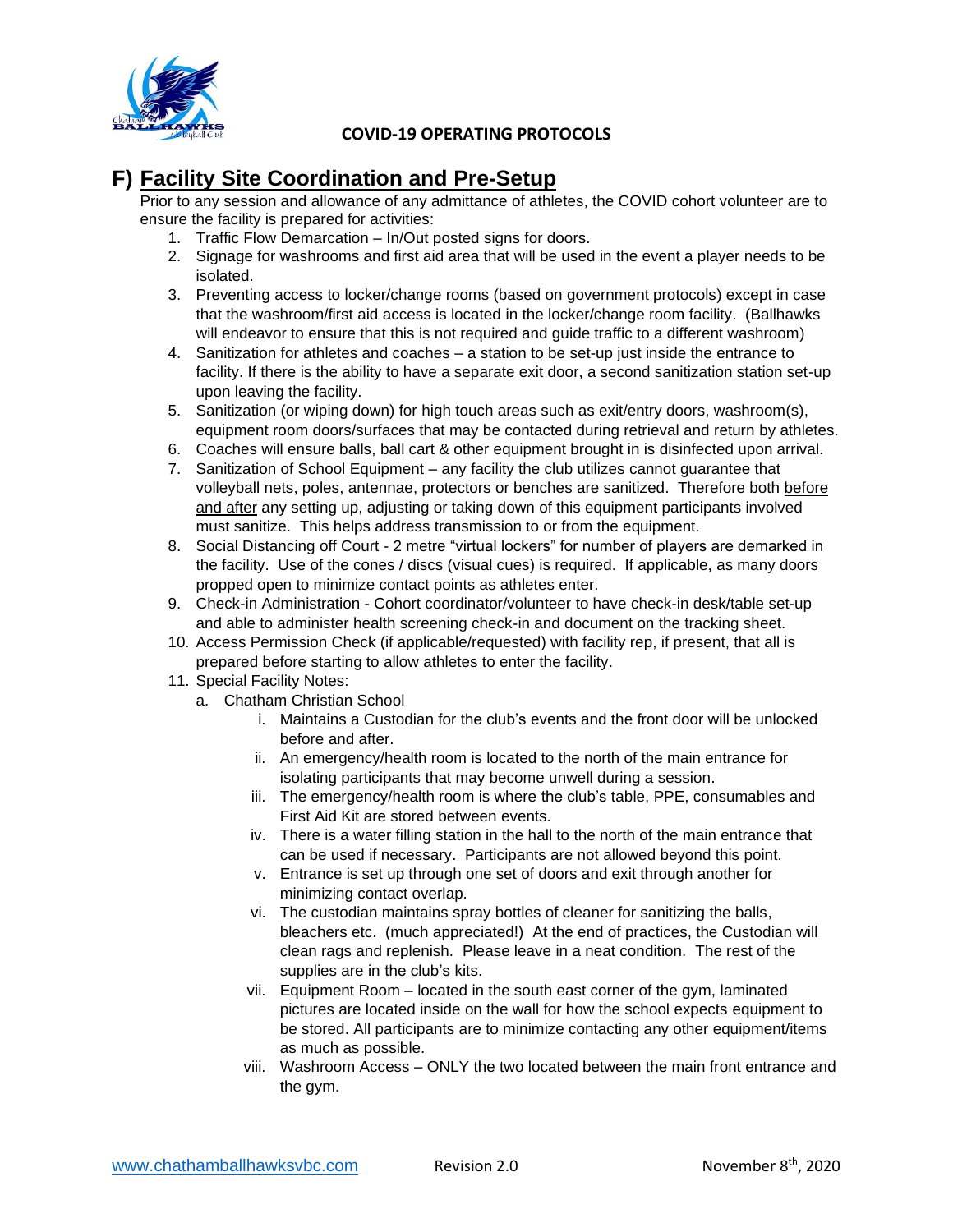

- ix. Any shortages of supplies should be communicated to your Cohort's Coordinator and/or JJ Davis (519)386-4389 ensure we do not run out of supplies.
- b. Eben-Ezer Christian School
	- i. This site is not staffed most of the time while the Ballhawks will be using the facility.
	- ii. Mary-Theresa Hiltz (519)365-7404 and Susan Dieleman (519)355-6979 have keys to access the facility for early practices.
	- iii. Early session volunteers DO NOT LOCK UP the building, equipment or custodial rooms as the late session personnel will need access and do not have keys.
	- iv. The Custodial Supply room located to the north of the entrance houses the club's supplies (typically on the shelf) with exception of the table which is placed against the wall, around the corner from the entrance under the coat rack.
	- v. Washroom Access ONLY the 2 washrooms in the front foyer are available for use.
	- vi. Equipment Room located in the North West corner of the gym.
	- vii. Rags at the end of practice, place all dirty rags in the provided bag. Susan Dieleman is ensuring that they are being cleaned.
	- viii. Any shortages of supplies should be communicated to your Cohort's Coordinator and/or JJ Davis (519)386-4389 ensure we do not run out of supplies.

Note: 15 minutes will be allotted before and after events to allow for facility preparation. All Participants must stay outside, maintaining physical distancing measures, and not enter the facility until a "go-ahead" is signaled by that session's on-site COVID monitors that the facility is set up.

# **G) Participant Health Screening - On-site Check-in**

- *a.* Reminder that at all times entering a facility, all members are to wear a mask.
- *b.* Reminder that athletes must arrive dressed and minimize the amount of personal items they bring into the facility.
- *c.* Athletes will look to ensure physical distancing for placing their personal items and maintain 2m spacing with other people while off court.
- *d.* Upon arrival, each participant will be asked to hand sanitize and confirm their health screening status and contact information via completing the check in form. Note: Please note this Tracking Sheet includes all the individuals that are in the facility - the coaches, the on-site cohort coordinator(s), and the athletes.

# **H) During Practice / Event (current\*\*)**

*\*\* Note: Current refers to Stage 3 communities for indoor volleyball RTP protocols based on OVA Return to Play protocols v2.0. In the event of a change in status, this document will be revised as such and re-issued to the Ballhawks Club membership.* 

### **a. PPE Reminder:**

 $\circ$  At all times, all participants (coaches, athletes, and volunteers) will wear a mask/face covering.

### **b. Sanitizing**

- $\circ$  Volleyballs: will be assigned to each team/training cohort and not shared with other groups. If 2 courts or being used, if a ball from another court comes over, participants should use their feet to kick it back.
- o Volleyballs will be cleaned, minimum, every hour.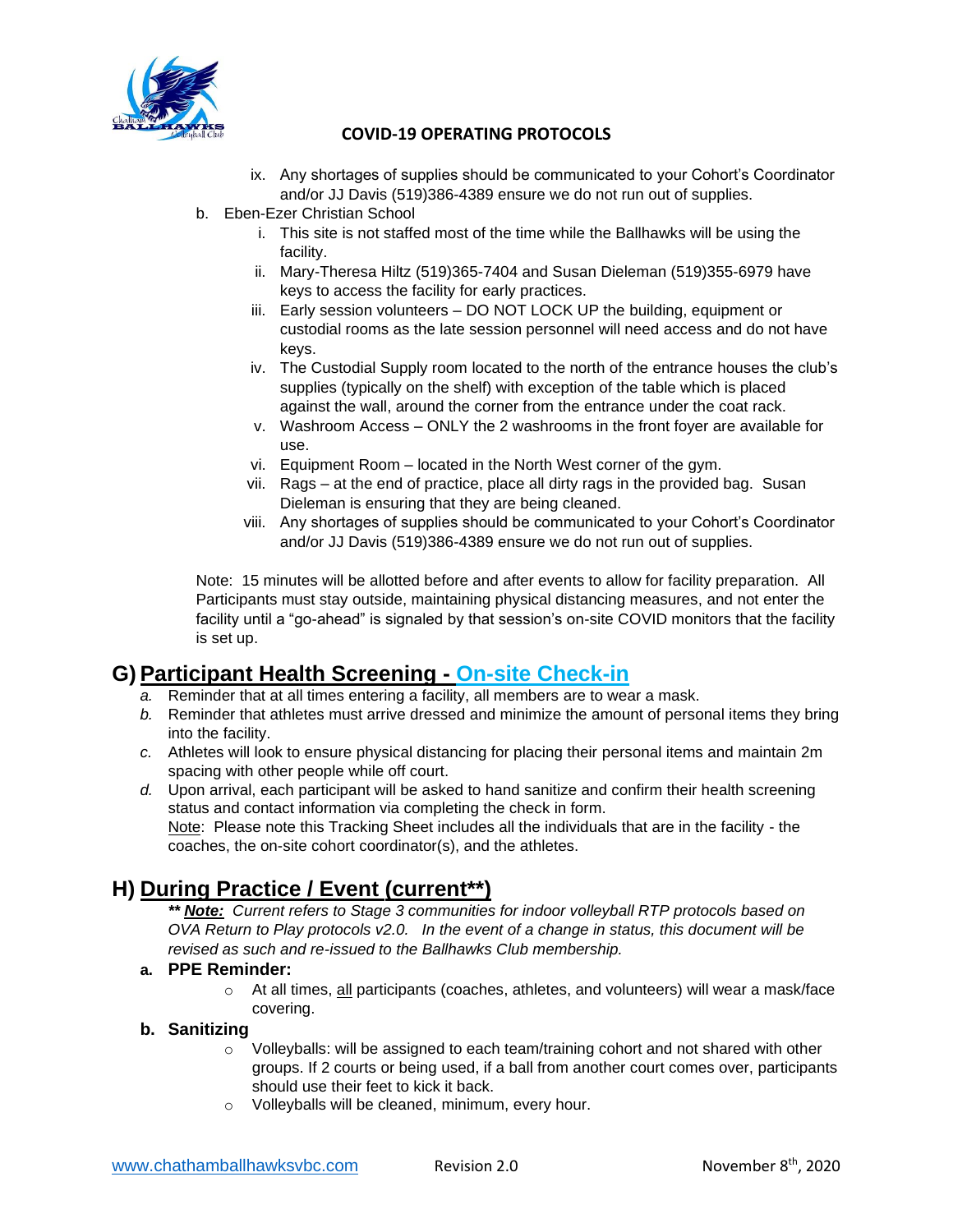

 $\circ$  All participants (athletes and coaches) are required to hand wash / sanitize, at minimum, every 30 minutes.

### **c. Physical Distancing**

- $\circ$  As a general rule, athletes and coaches are required to maintain a physical distance of at least 2m from any other athletes and coaches when not engaged in on-court volleyball activities.
	- 1. This includes: Off court, athletes must respect physical distancing guidelines within all parts of the site/facility by staying at least 2m apart at all times.
	- 2. This includes: On court, during instruction, warm-up & cooldown, athletes and coaches are to maintain >2m physical distancing.
	- 3. **Exception**: On court and *when engaged in volleyball activities*, although athletes are asked to maximize spacing as activities allow.

### **d. Physical Contact:**

- $\circ$  Coaches should limit their contact with the ball. Athletes should introduce the volleyball into the drill, whenever possible. i.e. hitting or serving volleyballs. If handling the ball, coaches should use hand sanitizer when they move between different individuals or groups.
- $\circ$  When an athlete is engaged in on-court activities, incidental brief physical contact is allowed.
- $\circ$  Athletes are not permitted to deliberately physically contact each other on the court and deliberate contact must be avoided at all times including no high-fives, handshakes, body slaps, no celebratory huddles, etc.
- o At all times, effort must be made to minimize incidental physical contact. (ie-off-court, stay in virtual lockers)
- $\circ$  Each full court will be limited to maximum 14 on-court active athletes

### **e. End of Session**

- $\circ$  Scheduling will be done to ensure staggered time between each session to allow for requisite cleaning and sanitizing of equipment/facility between different cohorts and the coordinator/volunteers also have had time to submit paperwork. This is also to allow the entire first session participants to exit the facility and the next group to enter.
- o Training/team cohorts need to be mindful to leave the facility as quick as possible, within a maximum of 15 minutes.
- $\circ$  As parents/guardians must remain outside of the facility, the Covid cohort coordinator or volunteers will manage the exit of the athletes.

### **I) Document Data Management – Tracking Sheets**

- a. Participant Health Screening Pre-check in [*to be updated at a later date*]
	- i. Sample Form see printed onsite forms. Potentially will be updated at the Committee's discretion to meet the needs various stakeholders.
	- ii. Record Keeping this will be tracked via a google sheet and monitored by the coordinators and their designates.
- b. Participant Health Screening On-site Check-in & Tracking Sheet
	- i. Cohorts have been pre-determined. Names can be removed for practices if not attending or left unsigned. Participant additions are not allowed without approval of the COVID Oversight Committee or Ballhawk Governance approval.
	- ii. It is recommended that players not attending practice notify their coaches and their team's respective COVID coordinator.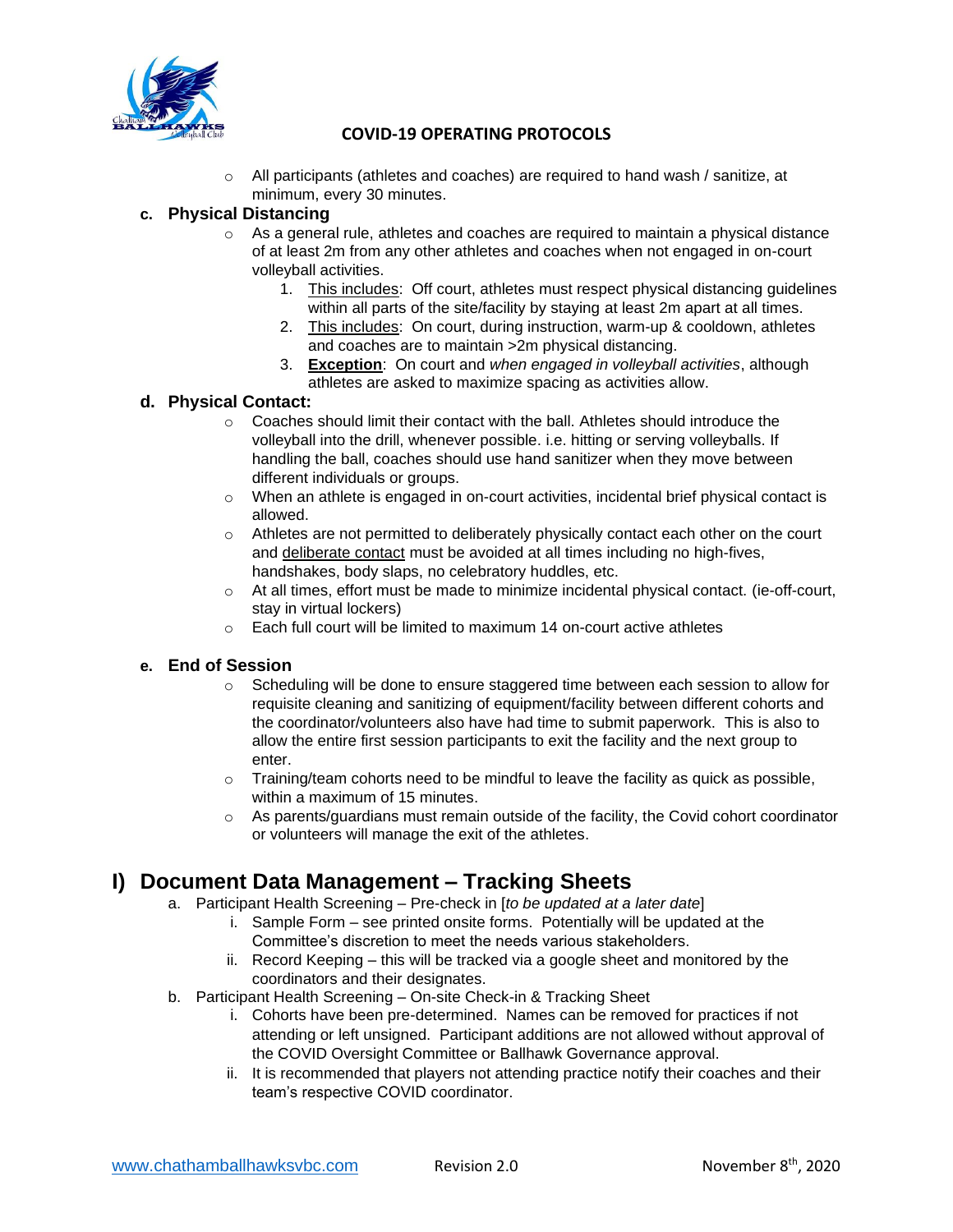

- iii. Volunteers working that session are to add their name, phone number, and confirm passed screening after they self-administer the pre-screening questions.
- iv. Tracking Sheet Form a complete form is found in Appendix C of the Ballhawks Covid Response Plan. Below is a snapshot.



**Session Participation and Health Screening Tracking** 

All athletes/coaches are expected to be screened prior to each participation in club and volleyball school activities.

The expectation is that a tracking sheet must exist for each on-court session to facilitate contact tracing in the event of a COVID-19 exposure.

| <b>Session Location</b> | ourt | <b>Vate</b> | <b>Time</b> |
|-------------------------|------|-------------|-------------|
|                         |      |             |             |

| Name of each individual included in this<br>session. Please list all coaches, athletes, and<br>volunteers. | Participant's<br><b>Phone Number</b> | <b>Health Screening</b><br>Passed (Yes/No) | <b>Participant</b><br><b>Initial</b> |
|------------------------------------------------------------------------------------------------------------|--------------------------------------|--------------------------------------------|--------------------------------------|
|                                                                                                            |                                      |                                            |                                      |
|                                                                                                            |                                      |                                            |                                      |
|                                                                                                            |                                      |                                            |                                      |

- v. Process/Procedure Cohort Covid Coordinators/Volunteers will have pre-populated tracking sheets provided The COVID volunteer/coordinator will ensure tracking sheets are completed and initialed for each participant (including coaches and the cohort coordinator) and email a copy (pdf or picture is sufficient) to the [ChathamBallhawkTracking@gmail.com](mailto:ChathamBallhawkTracking@gmail.com) address. Alison has created folders by date and will act as the primary contact for PHU. Also having access to these reports in order to provide back-up will be JJ and Clancy.
- c. Facility Sheets forms have been created for each school, meeting their requirements, to ensure they stay satisfied with how we are maintaining a clean healthy environment.
	- i. Eben-Ezer Christian School completed forms have to be emailed to the [ChathamBallhawkTracking@gmail.com](mailto:ChathamBallhawkTracking@gmail.com)
	- ii. Chatham Christian School completed forms have to be emailed at the same time to [ChathamBallhawkTracking@gmail.com;](mailto:ChathamBallhawkTracking@gmail.com) [angelavk@chathamchristian.ca](mailto:angelavk@chathamchristian.ca); [kenvanminnen@chathamchristian.ca](mailto:kenvanminnen@chathamchristian.ca)
- d. Health Incidents during a session to ensure proper reporting and documenting if a participant is not feeling well / showing symptoms from Covid-19.
	- i. Complete the required sections on the Facility Sheet.
	- ii. Coaches may be required to complete additional forms and email Alison Reid and/or Ballhawk Governance depending on direction from Ballhawk Governance.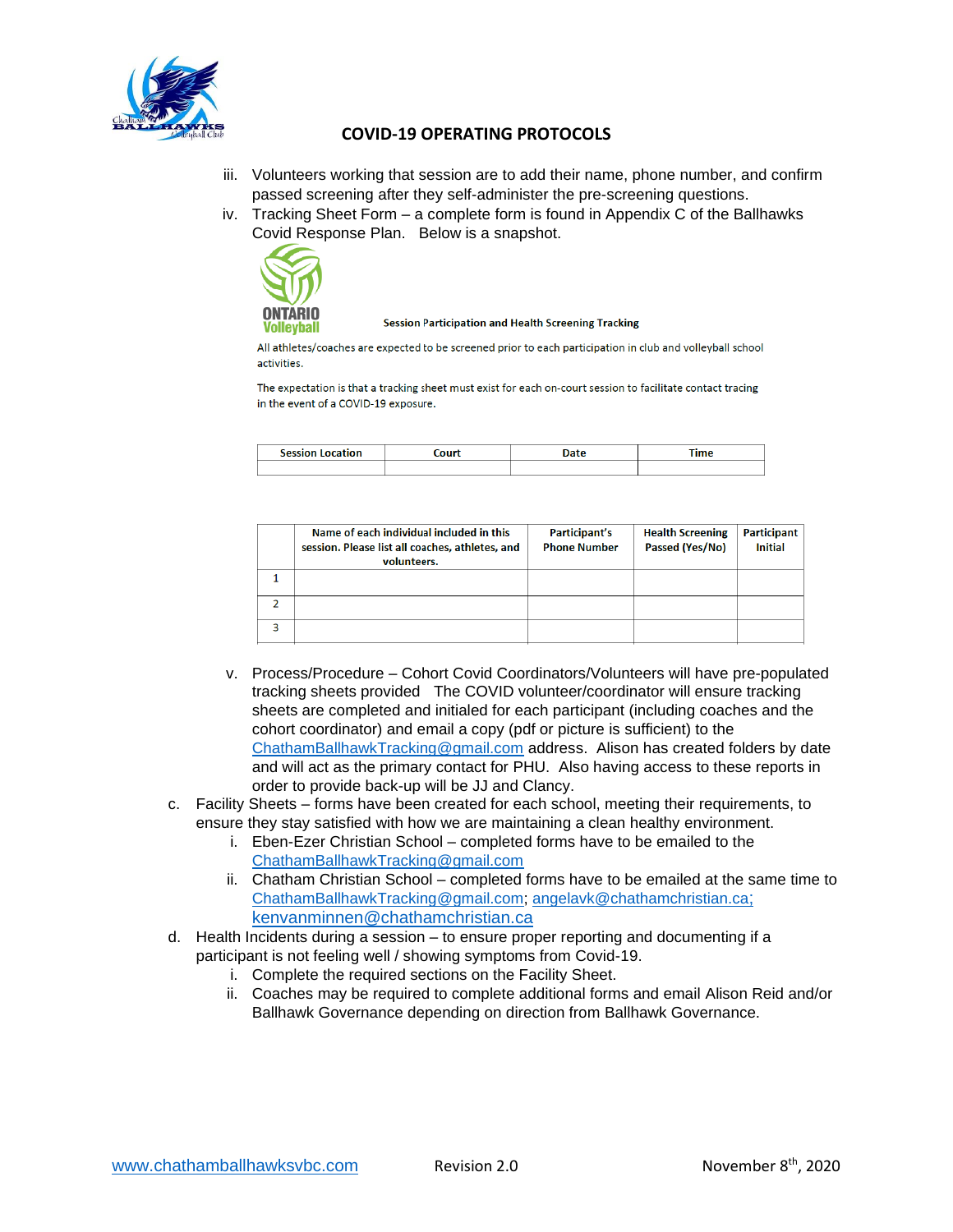

# **J) COVID Oversight Committee / Coordinators**

| <b>Name</b>                         |                             |              | <b>Team/Cohort</b>  |
|-------------------------------------|-----------------------------|--------------|---------------------|
| Alison Reid (Committee Chairperson) | alisonmreid@hotmail.com     | 519-358-2300 | U17B/18B, U14B/U15B |
| J.J. Davis                          | jj.davis@kruger.com         | 519-386-4389 | U17G/U18G, U16B     |
| Susan Dieleman                      | Susan.dieleman@gmail.com    | 519-355-6979 | U13G, U14G          |
| Kelly Piatkowski                    | kelpia4@gmail.com           | 519-350-1005 | U15G, U16G,         |
| <b>Bev Warriner</b>                 | beverlyf08@yahoo.com        | 519-355-6823 |                     |
| Mary-Theresa Hiltz                  | Mt.hiltz@outlook.com        | 519-365-7404 |                     |
| Justin Markovic                     | Justin.markovic@hotmail.com | 519-551-1110 |                     |
| Clancy O'Hara (Club President)      | cdjohara@gmail.com          | 519-784-3795 |                     |
|                                     | chathamballhawks@gmail.com  |              |                     |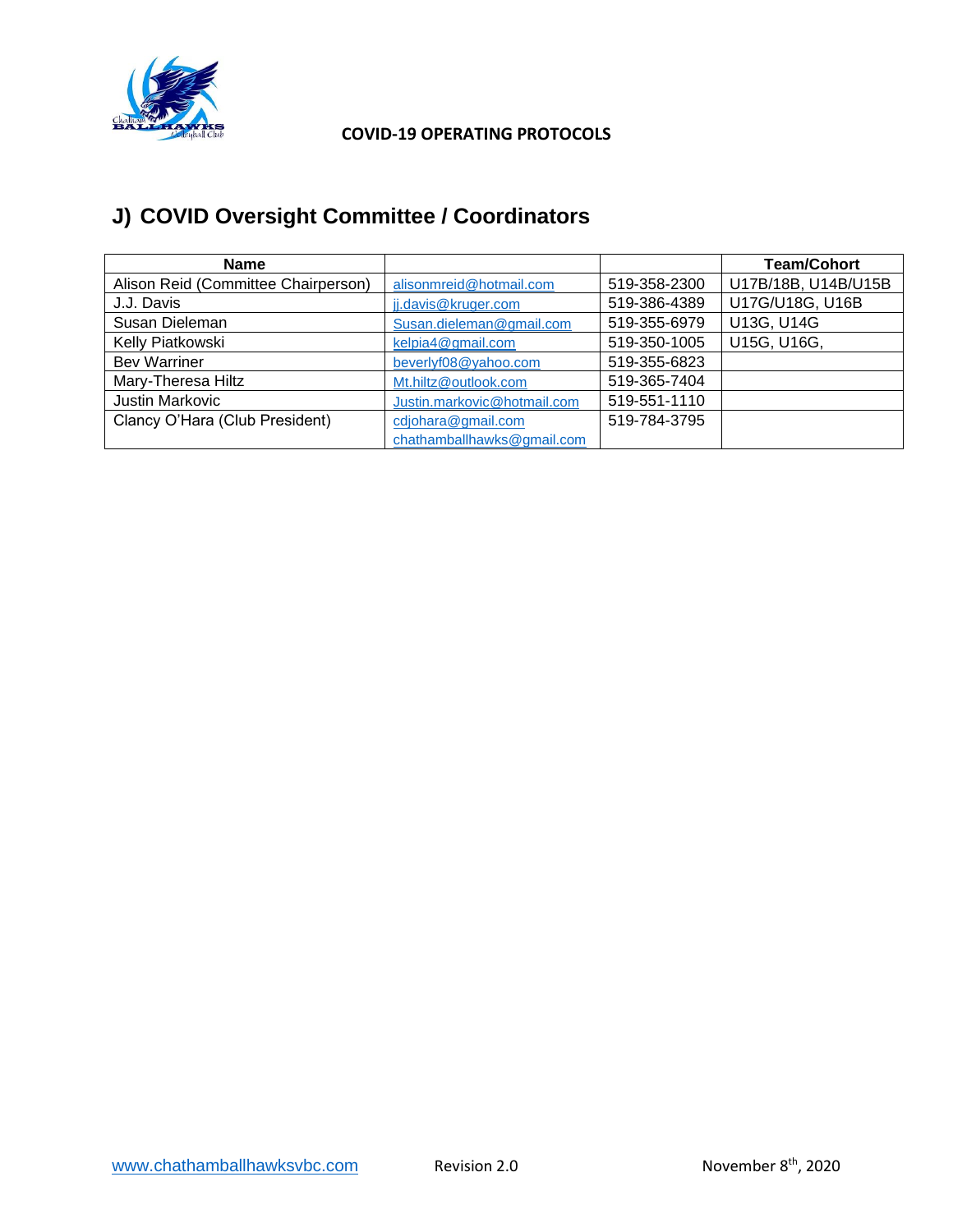

# **APPENDIX A: COVID-19 Education**

Per OVA, each Club must ensure that staff, coaches, athletes, parents, members and volunteers receive education on new safety and hygiene protocols within the club as well as Government approved information on ways to limit the spread of COVID-19 including:





Hand hygiene





Use of Personal Protective Equipment (e.g. face masks, gloves)

Please find below useful links for all members' review and continuing reference on the best practices and resources. These will also be available on the COVID-19 page on the club's website.

Ontario Public Health Public Resources:

[https://www.publichealthontario.ca/en/diseases-and-conditions/infectious-diseases/respiratory](https://www.publichealthontario.ca/en/diseases-and-conditions/infectious-diseases/respiratory-diseases/novel-coronavirus/public-resources)[diseases/novel-coronavirus/public-resources](https://www.publichealthontario.ca/en/diseases-and-conditions/infectious-diseases/respiratory-diseases/novel-coronavirus/public-resources)

Ministry of Health – Ontario: COVID-19 Reference Document for Symptoms: [http://www.health.gov.on.ca/en/pro/programs/publichealth/coronavirus/docs/2019\\_reference\\_doc\\_sympto](http://www.health.gov.on.ca/en/pro/programs/publichealth/coronavirus/docs/2019_reference_doc_symptoms.pdf) [ms.pdf](http://www.health.gov.on.ca/en/pro/programs/publichealth/coronavirus/docs/2019_reference_doc_symptoms.pdf)

The following resources are also available on the Ontario Public Health website. Please ensure you are using the most up-to-date version of these tools by consulting the address above.

| Topic                                           | Tool                                                                                                                               |
|-------------------------------------------------|------------------------------------------------------------------------------------------------------------------------------------|
| Hand Hygiene                                    | https://www.publichealthontario.ca/-<br>/media/documents/ncov/factsheet/factsheet-covid-19-hand-<br>hygiene.pdf?la=en              |
| <b>Physical Distancing</b>                      | https://www.publichealthontario.ca/-<br>/media/documents/ncov/factsheet/factsheet-covid-19-guide-physical-<br>distancing.pdf?la=en |
| How to Self-Monitor                             | https://www.publichealthontario.ca/-/media/documents/ncov/factsheet-<br>covid-19-self-monitor.pdf?la=en                            |
| When and How to Wear a<br>Mask                  | https://www.publichealthontario.ca/-<br>/media/documents/ncov/factsheet/factsheet-covid-19-how-to-wear-<br>mask.pdf?la=en          |
| How to Self-Isolate                             | https://www.publichealthontario.ca/-<br>/media/documents/ncov/factsheetcovid-19-how-to-self-isolate.pdf?la=en                      |
| Ontario COVID-19 Online<br>Self-assessment Tool | https://covid-19.ontario.ca/self-assessment/                                                                                       |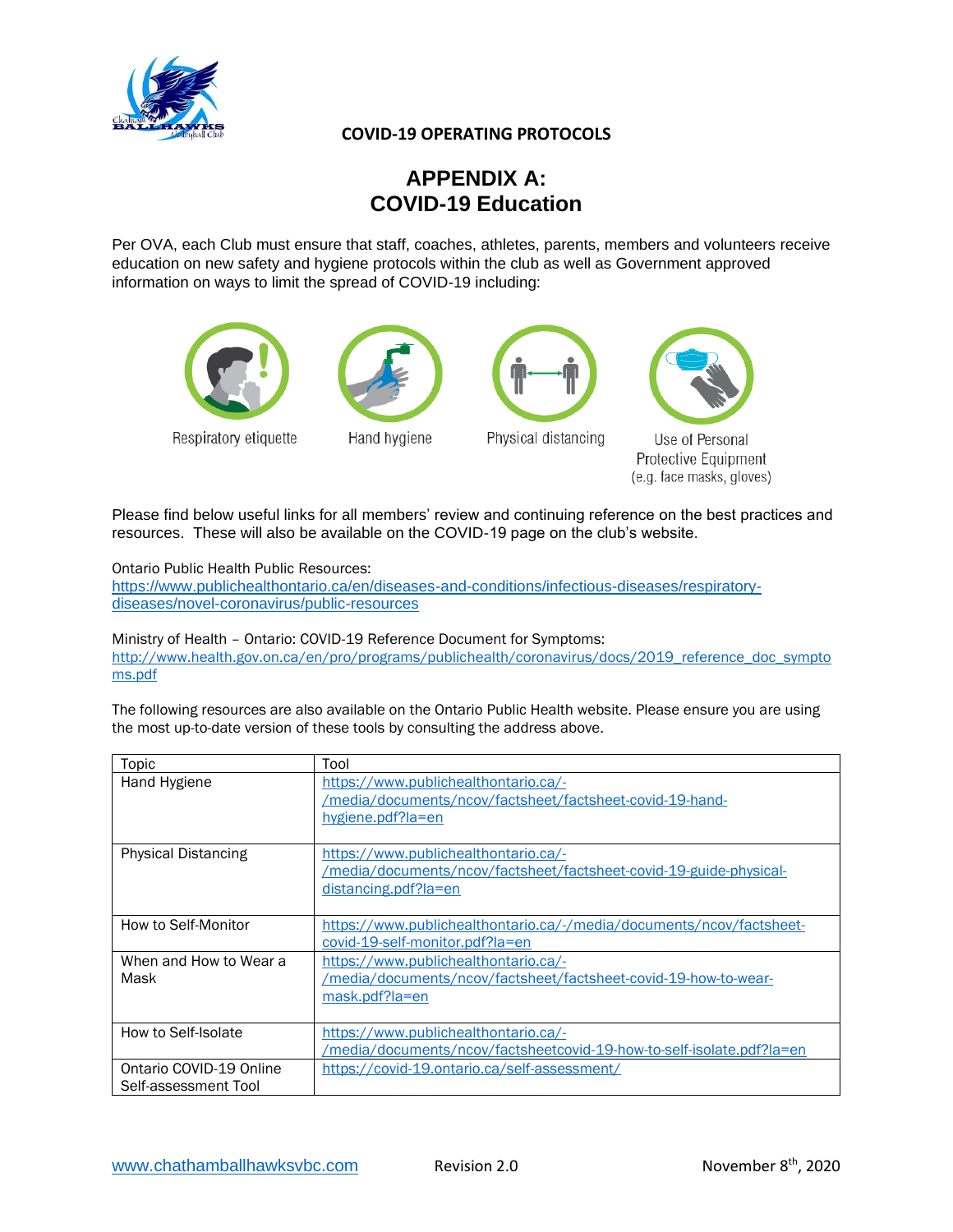

# **APPENDIX B: Background information from OVA guidelines**

All indoor volleyball activities must adhere to all federal, provincial, and municipal laws, regulations, bylaws and orders as they may exist from time to time. This includes but is not limited to compliance with:

- Physical distancing measures
- Health and safety regulations
- Size of permitted gatherings
- Team sport regulations
- Volleyball Canada rules, policies and procedures
- OVA rules, policies and procedures
- All Safe Sport policies and procedures
- Applicable occupational health and safety requirements

These Return to Play/Training Protocols (Protocols) are OVA's rules and policies intended to enable a safe return to the sport. These Protocols are based on current Ontario statutes and regulations, current public health requirements and directives, and OVA's desire to make our sport safe for all. These Protocols may be updated at any time; please be sure that you are referring to the most recent Version which will be posted from time to time on Ontario Volleyball's website at www.ontariovolleyball.org.

The Ballhawks will be informing members of any change in status by Public Health.

#### **If STAGE 3 Community per Public Health**

Consistent with current provincial law, athletes can train and include game play at an indoor facility as long as they are adhering to the following restrictions:

- o Gathering size of **50** (maximum)
- o Training can include scrimmages, game play and limited duration competition sessions are allowed.
- $\circ$  It is recommended that training and game play sessions are no longer than 120 minutes. When training and playing volleyball, 2 metres physical distancing is not required, but deliberate physical contact is not allowed and must be avoided at all times. I.e. no high-fives, no celebratory huddles, etc.
- $\circ$  Up to 6 active participants per side on the court for training and game play played on 9 Metre x 18 Metre courts (9m x 9m side)
	- Physical distancing (2 metres) must be maintained when off of the court.
	- At all times, effort must be made to minimize incidental physical contact.

Key sources of Ontario law:

• O. Reg. 364/20: Rules for Areas in Stage 3 https://www.ontario.ca/laws/regulation/200364

### **If STAGE 2 Community per Public Health**

Consistent with current provincial law, athletes can train at an indoor facility as long as they are adhering to the following restrictions:

- o Gathering size of **10** (maximum)
- o Training only (no competition, game play or scrimmages)
- o Physical distancing (**2 metres**) must always be maintained

Key sources of Ontario law: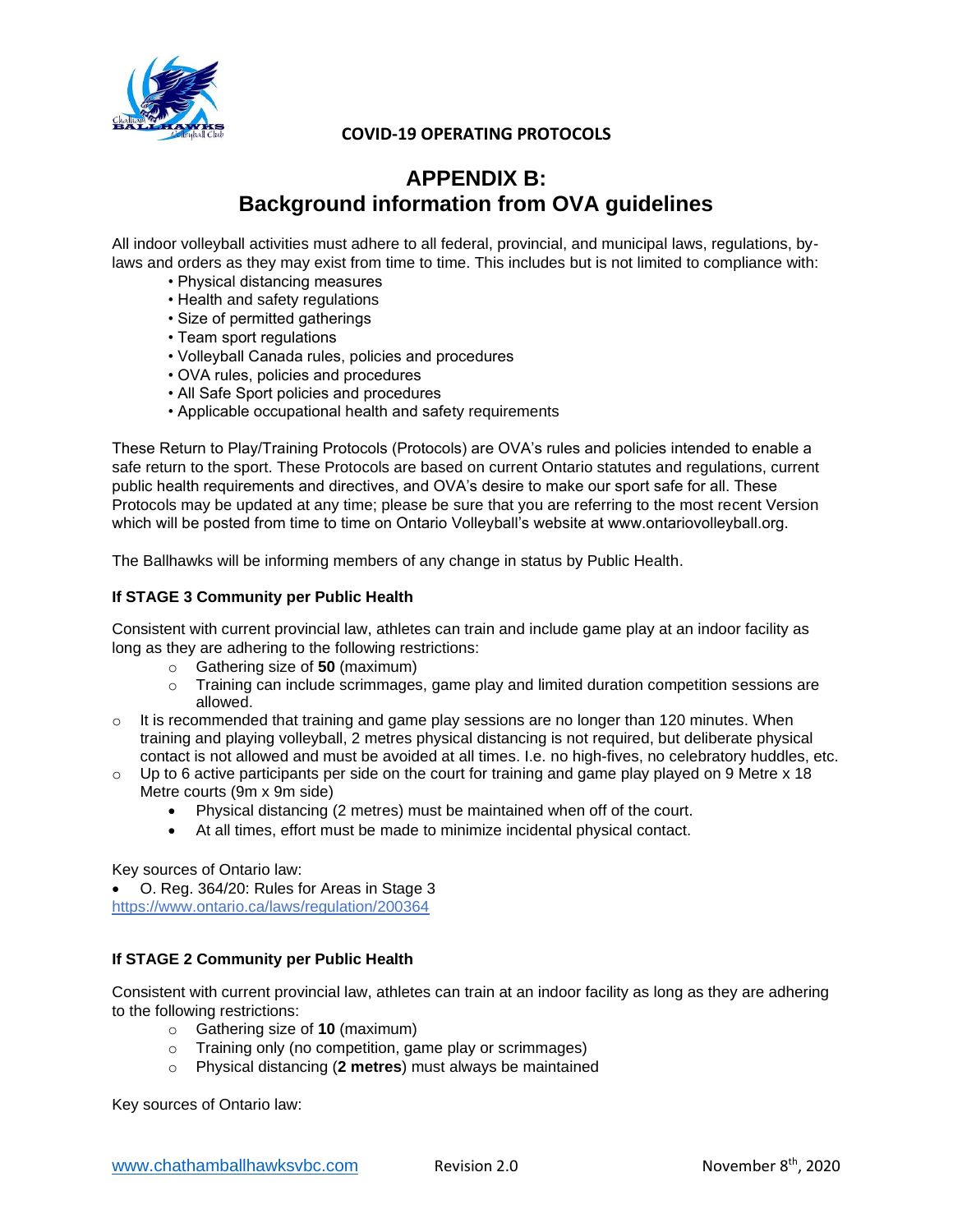

- .Reg. 52/20 regarding Organized Public Events, Certain Gatherings https://www.ontario.ca/laws/regulation/200052
- Reg. 263/20 regarding Stage 2 Closures

<https://www.ontario.ca/laws/regulation/200263>

### **Limitations on Size of Groups**

All training and game play sessions must follow current Ontario Provincial and local public health as well as facility/permit guidelines with respect to the size of gatherings.

### **PHASE 2 & 3**

Subject to facility/permit guidelines, the club/coach/organizer cannot gather more than a total of 50 people for training including coaches, staff, and participants.

### **PHASE 1**

Subject to facility/permit guidelines, the club/coach/organizer cannot gather more than a total of 10 people for training including coaches, staff, and participants.

### **PROGRAMMING**

Clubs and training groups shall limit programs as follows:

### **PHASE 2 & 3: INDOOR TEAM SPORTS -TRAINING AND GAME PLAY**

- o Scrimmages, game play and limited duration competition sessions are allowed.
- $\circ$  Frequent breaks must be taken for participants to clean and sanitize their hands, guideline every 30 minutes.
- $\circ$  It is recommended that training and game play sessions are no longer than 120 minutes. When training and playing volleyball, 2 metres physical distancing is not required, but deliberate physical contact is not allowed and must be avoided at all times. I.e. no high-fives, no celebratory huddles, etc.
- $\circ$  Up to 6 active participants per side on the court for training and game play played on 9 Metre x 18 Metre courts (9m x 9m side)
	- o A libero may switch in and out per regular volleyball rules, but the libero must respect physical distancing when off the court
	- o Therefore 14 athletes can be active in the training/ game play session
	- Physical distancing must be maintained when off of the court.
	- At all times, effort must be made to minimize incidental physical contact.
	- Any inactive participants (i.e. coaches, athletes on the bench) must wear a mask.
	- Applies to competitive and recreational volleyball activities/training and game play.

### **PHASE 1: INDOOR TEAM SPORT - TRAINING ONLY**

- o Training groups **only**.
- o Scrimmages, game play and competition are **not allowed.**
- o It is recommended that training sessions are **no longer than 60 minutes.**
- o Applies to competitive and recreational volleyball activities/training.

*Note: Facility rules and protocols may have further restrictions and requirements that must be adhered to.*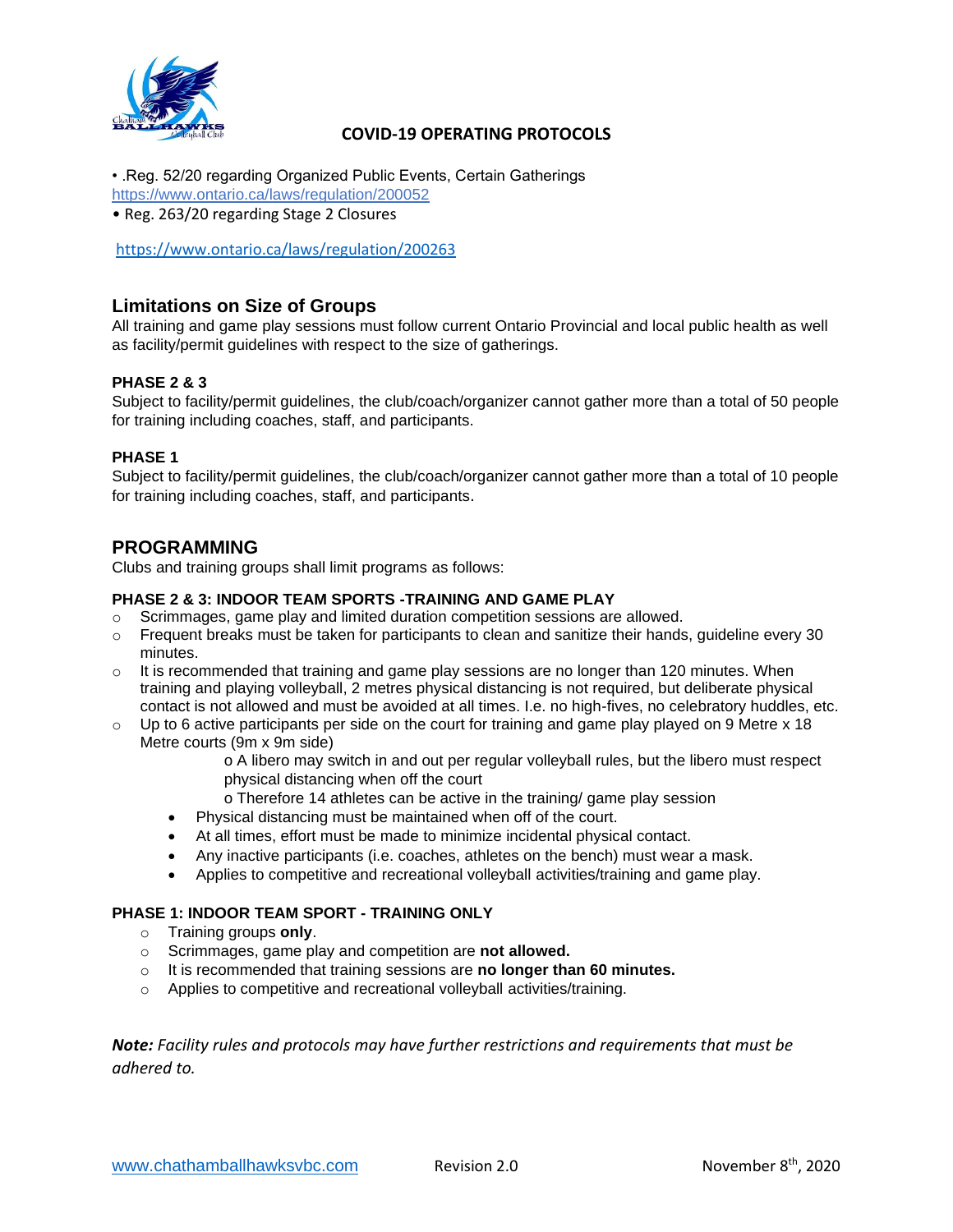

# **Physical Distancing**

Athletes should follow the guidelines below in resuming training:

### **PHASE 2 & 3**

- Athletes are not permitted to deliberately physically contact each other on the court
- Athletes may breach physical distancing barriers while on-court in training or in game play situations, however, must maintain physical distancing when off of the court.
- Off the court, athletes must respect physical distancing guidelines within all parts of the site/facility by staying at least 2m apart at all times.
- All off-court warm-ups and training should comply with current physical distancing requirements.
- Utilize visual cues (i.e. placing pylons, skipping ropes) to remind participants of 2m spacing.
- Limit each 9m x 18m court to 14 active athletes.
- Ensure ample space between each court to respect physical distancing and to keep volleyballs from co-mingling with other training groups (e.g. set up nets on every other court).
- Establish volleyball specific physical distancing protocols including the elimination of handshakes, high fives, huddles and participants switching sides.

### **PHASE 1**

- Athletes are not permitted to contact each other on the court
- Athletes must respect physical distancing guidelines within all parts of the site/facility by staying at least 2-metres apart at all times.
- All warm-ups, on-court and off-court training should comply with current physical distancing requirements.
- Utilize visual cues (i.e. placing pylons, skipping ropes) to remind participants of 2m spacing.
- Limit each full court to 4 athletes and one coach.
- Ensure ample space between each court to respect physical distancing and to keep volleyballs from comingling with other training groups (e.g. set up nets on every other court).
- Establish volleyball specific physical distancing protocol including the elimination of handshakes, high fives, huddles and participants switching sides.

### **Other General notes:**

Ensure ample space between each court to respect physical distancing and to keep volleyballs from comingling with other training groups (e.g. set up nets on every other court).

### **Multiple Facilities**

As per protocols, coaching and training at multiple locations is strongly discouraged and the Ballhawks will be managing schedules to avoid this occurring on the same day. On the chance there is a need/instance that this will be required, the club must be informed and individuals will be required to:

- Use new face mask at each location
- Ensure coach has Session Participation and Health Screening Tracking Template and Daily Health Screening Questionnaire for each facility visited in the same day

### **Outdoor Volleyball – Stage 3**